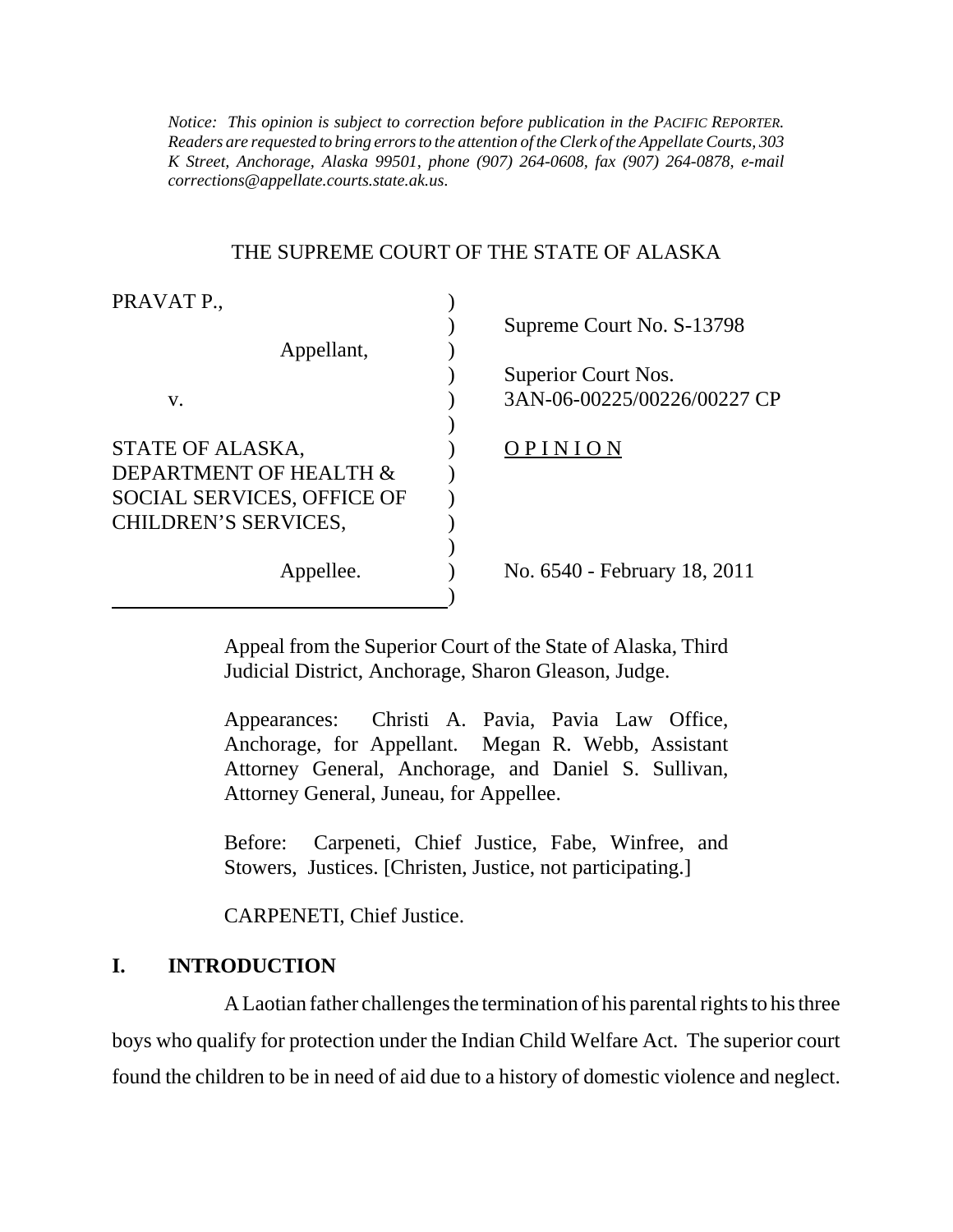It found (1) that the father had not remedied his conduct, (2) that returning the children to the father's custody would likely result in serious emotional or physical damage, (3) that termination of parental rights would be in the best interests of the children, and (4) that the State made active efforts to reunify the family. Because on appeal the father has not shown clear error in the superior court's factual findings, and because these findings meet the evidentiary thresholds required by Indian Child Welfare Act and Alaska's Child in Need of Aid statutes and rules, we affirm the superior court's termination of the father's parental rights.

### **II. FACTS AND PROCEEDINGS**

### **A. Facts**

Pravat<sup>1</sup> was born in Laos in 1957 and immigrated to the United States in 1981. He is the father of three boys who are "Indian children" under the terms of the Indian Child Welfare Act (ICWA).**<sup>2</sup>** Mark and Jung were born in 2001 and 2002, respectively, to Molly, a Native Alaskan who died in 2007. Reese was born in 2006 to Stella, a Native Alaskan who relinquished her parental rights in 2008. Only Pravat's parental rights are at issue in the present case.

All three of the children have experienced serious developmental delays and other health problems. Molly, who died of alcohol poisoning in 2007, used alcohol and drugs while she was pregnant with Mark and Jung. Mark has been diagnosed with static encephalopathy, a non-progressive brain dysfunction which impairs his cognitive and motor functions. He also has Post-traumatic Stress Disorder and Oppositional Defiance Disorder. He has a history of intestinal blockages, possibly due to poor nutrition while in his father's care. He has trouble sleeping, and his doctor's testimony suggested that

<sup>2</sup> 25 U.S.C. § 1903(4).

<sup>&</sup>lt;sup>1</sup> Pseudonyms have been used throughout the opinion to protect the privacy of the family.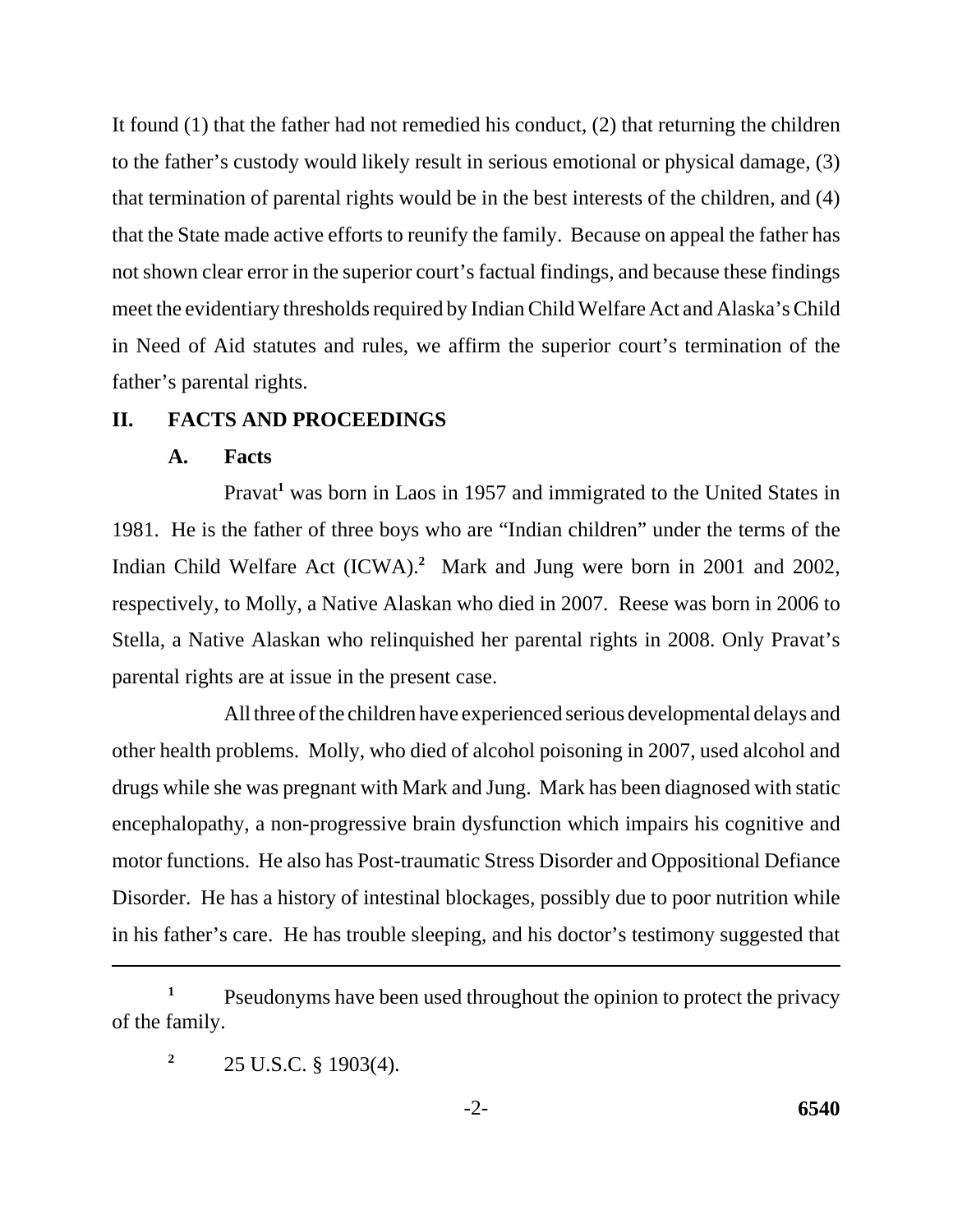Mark hallucinates. He also has a history of sexually acting out, including inappropriate behavior with his foster parents' pets, his brothers, and other children.

Like Mark, Jung has static encephalopathy, various behavioral disorders, and bowel problems. There is also evidence in the record of Jung grabbing women's breasts, smearing feces on the wall, exposing his genitals, and placing his finger in Mark's bottom.

Stella, Reese's mother, was also diagnosed with Fetal Alcohol Spectrum Disorder. She was a teenage babysitter when Pravat impregnated her. She has admitted to a problem with alcohol and cocaine, and Pravat stated to Cook Inlet Tribal Council that he cut crack cocaine for her. But it is unclear whether she exposed Reese to alcohol or drugs *in utero*. When Reese was first removed from Pravat's custody in 2006, he showed "obvious signs of neglect." The back of his head was flat from lying on his back much of the time rather than being held. The shape of Reese's head began to improve during his time in foster care. Reese also has been diagnosed with Oppositional Defiant Disorder and Attention Deficit Hyperactivity Disorder. All three boys have Individualized Education Plans in their respective schools to address their special needs.

Pravat's children have a long history of involvement with the Office of Children's Services (OCS). Shortly after Jung's birth in 2002, Pravat came home to find that Molly was drunk and had severely beaten Mark and Jung. Pravat then hit her. The children were hospitalized for several days due to head injuries. Jung had suffered multiple facial lacerations, contusions on his face and scalp, a retinal hemorrhage, and a subdural hematoma. The children were released to Pravat's sole physical custody, although OCS continued to supervise the family until 2004. Once OCS closed the case, government services were discontinued because of Pravat's failure to follow through with efforts to improve his children's home environment.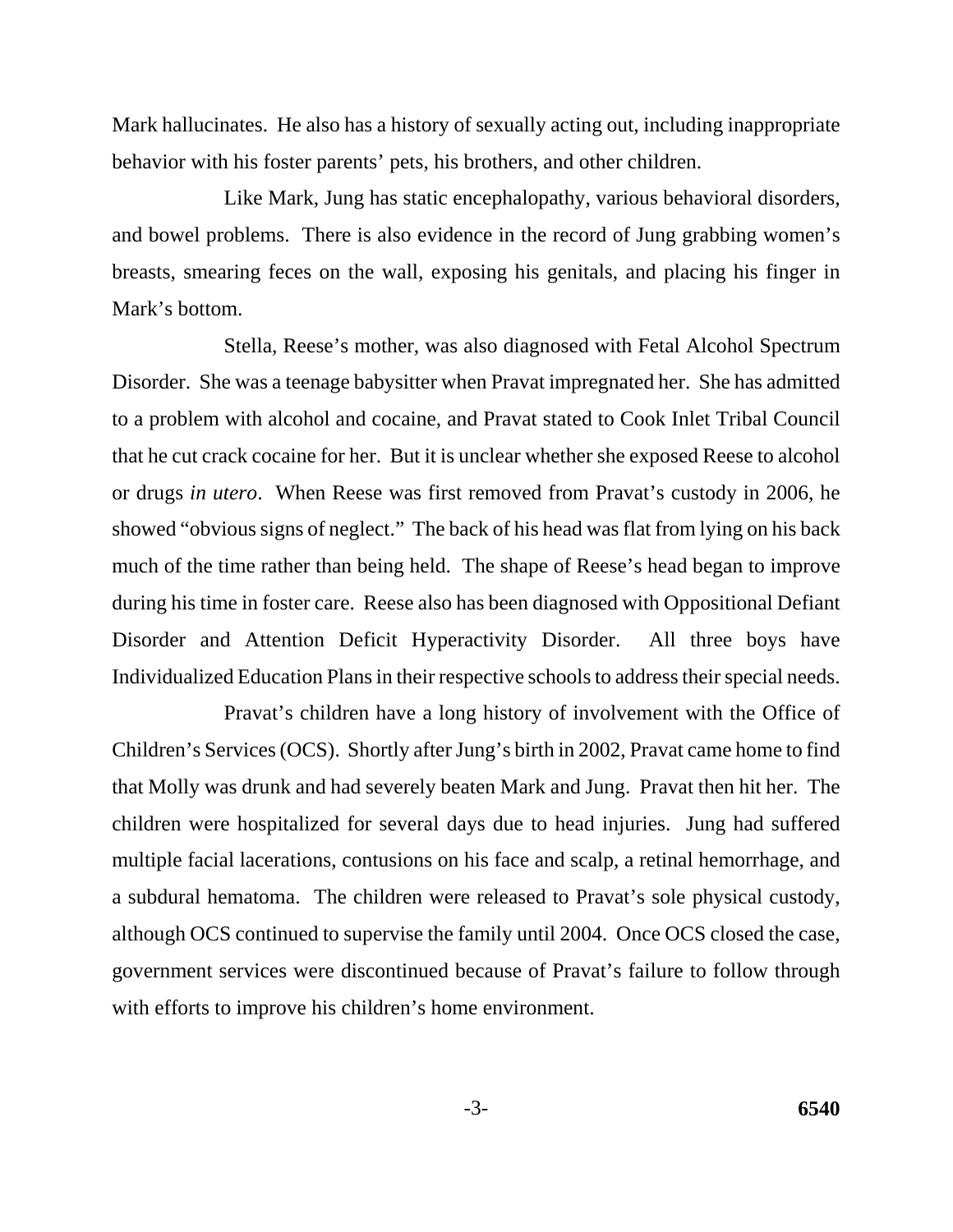In May 2005 OCS received a report alleging that "the living conditions of [Pravat's] home were unsuitable for children." The report stated that the home "did not have a working toilet and the children are frequently sick." In February 2006 OCS received a "Child at Risk" report from the Alaska Native Medical Center. The report stated that Mark and Jung were dirty, with a "breakdown to skin due to prolonged contact [with] stool." It also stated that the "father [is] unable to care for children appropriately."

In 2006 Mark underwent a psychological assessment following an OCS referral. The examiner reported:

> [Pravat] reports experiencing a significant amount of stress in parenting [Mark]. Nothing about this child was noted to be positive. Instead, his father is feeling trapped by parenting responsibilities, cut off from access to friends and adult social activities, and generally "not very good at being a parent." . . . This level of distress indicates a significant Parent-Child Relational Problem.

Reports from Cook Inlet Tribal Council confirmed that Pravat lacked parenting skills and was overwhelmed as the primary caregiver.

In the months after Reese's birth in January 2006, police responded to multiple reports of domestic violence in the home. In February 2006, Pravat alleged that Stella broke into his home wielding a knife and attempted to take Reese away. Police were called again to the home a few days later. Pravat claimed Stella threatened to kill herself, and he had restrained her to prevent her from doing so. Stella claimed she had wanted to leave, but Pravat grabbed her to stop her. All three children were present during the incident. Pravat received a protective order against Stella, which Stella violated.

On June 20, 2006, police were called to Pravat's home once again. Officers found Stella tied up on the floor, her wrists and ankles bound by belts, and her overalls pushed down to her thighs. Pravat was sitting on the couch and Reese was in a car seat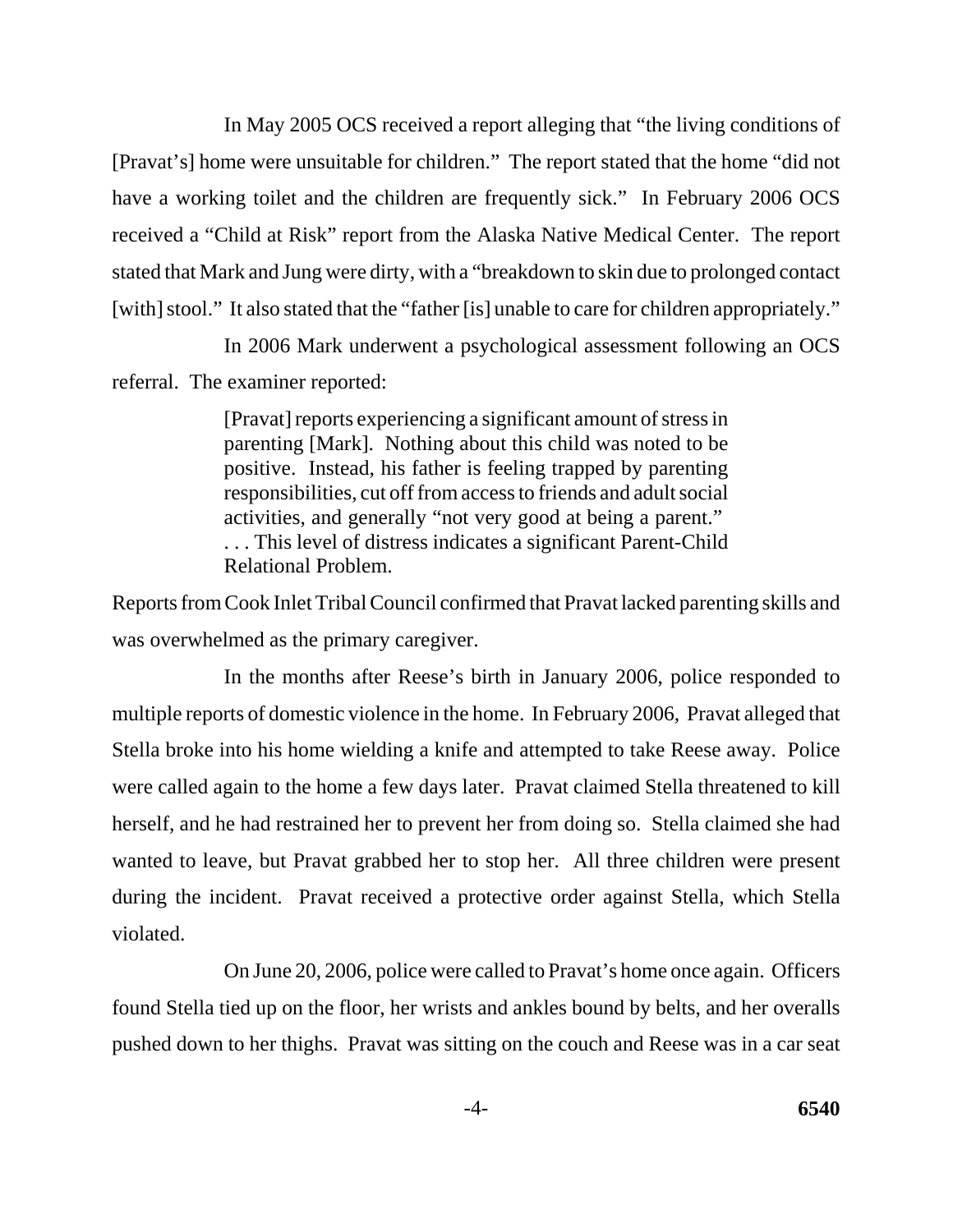next to him. Jung and Mark were also at home. Pravat claimed that Stella had been drinking and became violent, kicked one of the children in the head, threw things around the house, and at one point tried to run away. He stated that he had dragged her back into the home and tied her up to prevent her from harming the children. Stella claimed Pravat had forced her into his car with the children inside, drove her to his home, and began giving her alcohol and saying he wanted to have sex with her. According to Stella, when she tried to leave, Pravat dragged her back into the apartment and told her he was going to rape her. A neighbor witnessed Pravat pulling Stella back into the apartment by her feet and heard her scream, "Let me go."

Pravat was arrested and charged with kidnaping, assault in the fourth degree, and interfering with a report of a crime involving domestic violence. He pled guilty to the charges of coercion and assault in the fourth degree and was incarcerated from June 2006 until March 2007. OCS contacted Pravat while he was at a pretrial detention facility, but it did not initially engage him in a case plan. As reasons for its delay, OCS cited both communication barriers as well as its practice of deferring work on case plans until incarcerated parents are out of jail or transferred to their long-term prison. A number of barriers made communication with Pravat difficult, including his limited English, bilateral hearing loss, and a diagnosed panic disorder.

Once OCS began visitations between the children and Pravat, the boys were so aggressive that the guardian ad litem asked OCS to get an opinion on whether visits should be discontinued. The clinician felt that stopping visits would harm the children even more, so visits continued.

Cook Inlet Pre-trial Facility obtained a hearing aid for Pravat while he was incarcerated, but he did not wear it. Sandra Dehart, Pravat's caseworker, met with him in September 2006 to explain his case plan. In December Dehart returned with an interpreter to discuss the case plan again. In February 2007 Dehart mailed a letter to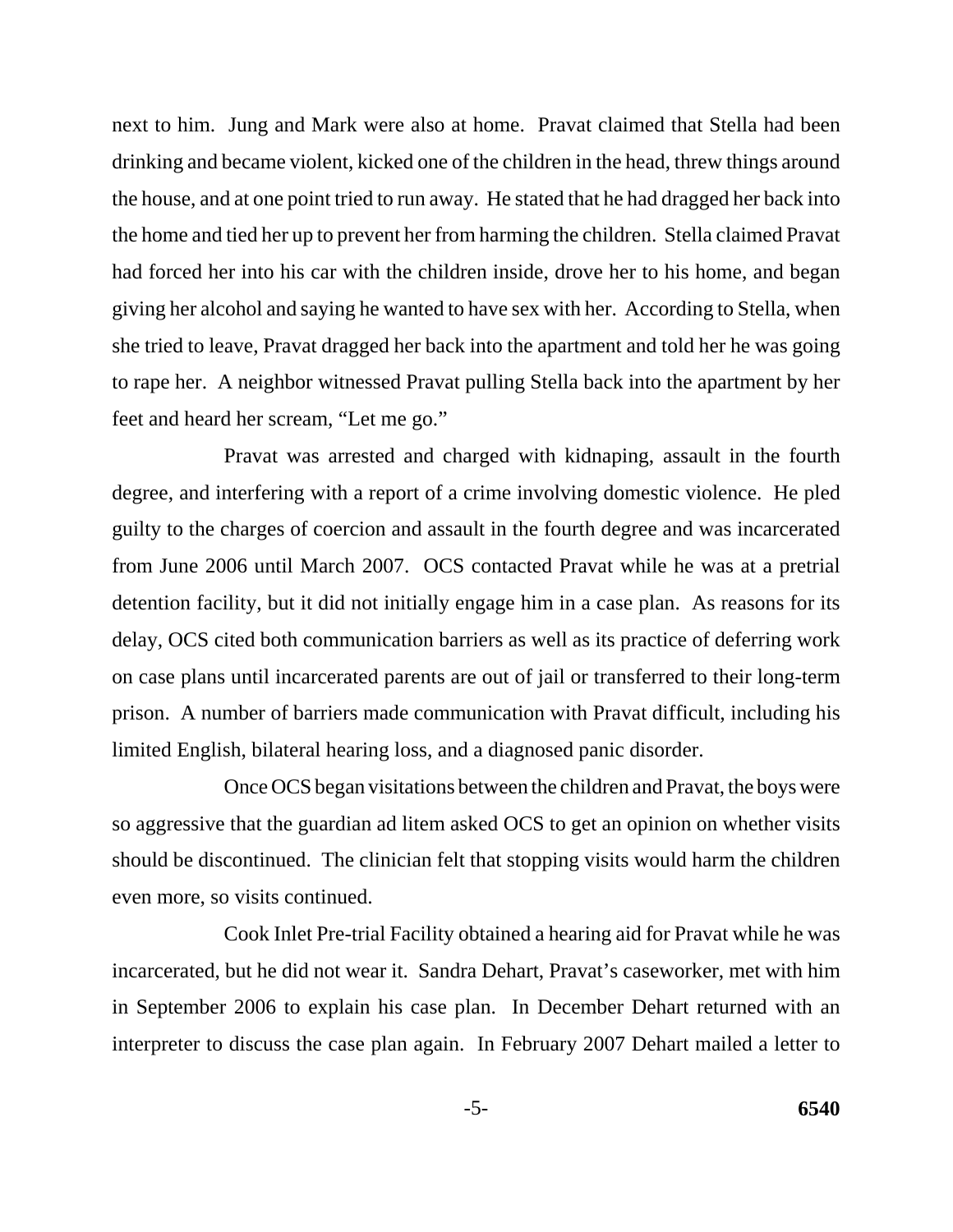Pravat containing his case plan and a list of referral agencies. After his release from prison, Pravat met with Dehart again to discuss the case plan and visitation schedule.

In May 2007 OCS created a new case plan for Pravat. OCS also created a simplified, one-page, bulleted version that would be easier for Pravat to understand. OCS continued to work with Pravat to assist with his communication needs, including trying to obtain a second hearing aid for him. Weekly visits between Pravat and the children originally took place at OCS. During these visits, the boys continued to display hyperactivity and aggressiveness, hitting Pravat and not listening to him. Pravat often did not intervene to stop them. In July 2007 OCS changed the location of the visits to the Eklutna Child Advocacy Center (Eklutna Center).

In September 2007 OCS filed a permanency plan with the court. In this plan, Pravat's social worker referred to the difficulties she faced discussing his case plan with him due to the communication barriers. OCS's reunification efforts were delayed due to Pravat's incarceration and hearing issues. In particular, OCS deferred "almost everything in the case plan" until Pravat could be given a psychological assessment, a process that "took months" partly due to linguistic and cultural difficulties.

In March 2008 Dr. Michael Rose performed the psychological and parenting assessment on Pravat. Dr. Rose concluded in his assessment that Pravat "consistently paints himself as the victim of circumstances or other persons." In Dr. Rose's opinion,

> [Pravat] maintains an extraordinarily defensive posture, resisting efforts to encourage him to make changes in his behavior or to see how his choices have negatively affected his children's safety and welfare. He also appears to minimize the problems his children now have, believing they are primarily related to lack of contact with him.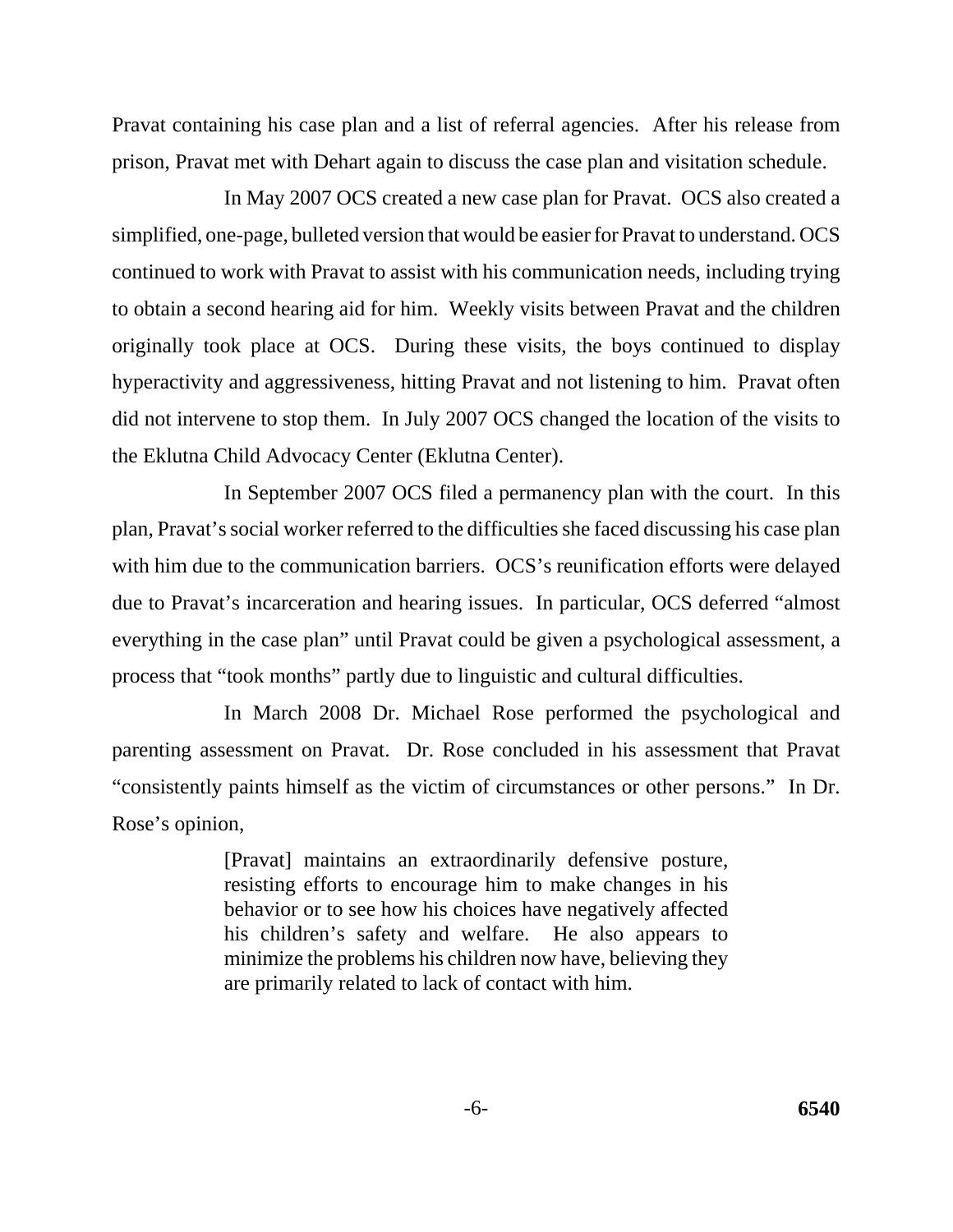Ultimately, Dr. Rose concluded that "it is unlikely [Pravat] has the parenting capacity or ability to currently care for his children, and his prospects for being able to parent his children in the future appear less than favorable."

Even after OCS succeeded in finding an interpreter fluent in Laotian, Pravat continued to have problems complying with the case plan. The Eklutna Center referred visits back to OCS in March 2008 due to Pravat's excessive number of missed visits and the Eklutna Center's lack of capacity for dealing with the severity and complexity of the family's problems. To help Pravat better understand his sons' needs, OCS arranged for him to receive education from the Anchorage Community Mental Health Center (Anchorage Center). OCS agreed to pay for an interpreter for at least the first of these meetings. But Pravat stated on at least three occasions at this meeting that he did not need family therapy. "[M]y sons are fine when they are with me, they are smart," he stated. Anchorage Center told OCS that it was "not interested in trying to convince [Pravat] that there is something wrong with the children."

OCS made various attempts to accommodate the cultural and linguistic difficulties in Pravat's case, including by reaching out to Laotian and Thai temples in Anchorage and by paying for a translator for case planning, legal meetings, and court proceedings. In the summer of 2008 Pravat began attending classes for help with managing his emotions and with parenting, and OCS provided an interpreter for these meetings. OCS also reached out to a Buddhist priest for help in understanding Pravat's cultural differences. But the priest told OCS that the Laotian/Thai Buddhist way of dealing with matters was not "to deny or to avoid telling others or asking for help." Like the Eklutna Center and the Anchorage Center, the priest also emphasized that if someone "didn't want the help," the Buddhist community "could not force them."

In September 2008 OCS arranged for Pravat to meet with two monks from the Buddhist temple. The monks found Pravat to be extremely difficult to work with due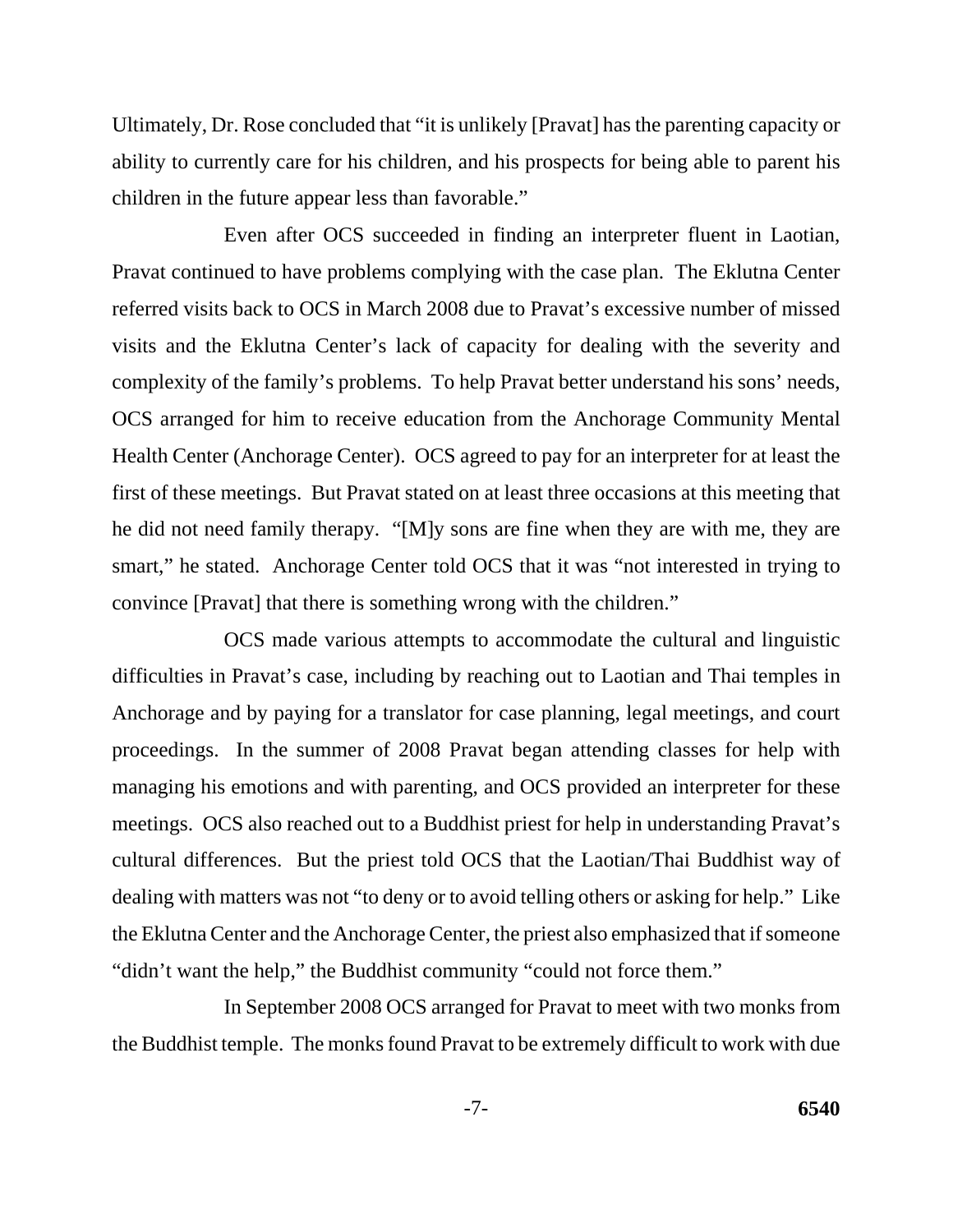to his defensiveness and refusal to listen. When one monk tried to tell Pravat about his children's special needs, Pravat stated, in the words of the OCS report, that his children

> had no problem with him; when they lived with him they were smart and they would do what he said and [Mark] was good when he started school, it[']s just now that there are problems because they are away from their dad and because the state is making them take medication.

OCS asked the monks for a recommendation of a local therapist who had been successful with others of Laotian descent. But Pravat refused, without explanation, to meet with the person the monks recommended.

Meanwhile, Pravat's case worker — Miriam Sumner as of November 2007 — reported that Pravat continued to poke and prod the boys "like a doctor exam" during his visits, despite being told not to do so. Pravat also continued to refuse to wear his hearing aid.

By October 2008 Pravat had completed 24 hours of a life skills course at the Buddhist temple, as well as courses on emotion management, parenting, and how to understand brain-based disorders. OCS also tried to get Pravat into training about Fetal Alcohol Spectrum Disorder. When OCS asked the instructor whether Pravat had been attending the classes, the instructor responded that Pravat "showed up for both classes" and "did understand the impact of alcohol on a dev[eloping] fetus, but was not sure he believed that this is the cause of his sons' delays. He commented several times that the boys were slapped hard by Mom and that's why they have problems." A clinician who interviewed Pravat in December 2008 noted that "[o]ver the past six months the patient has attended parenting classes and FASD awareness but it appears it has made very little difference in his parenting and visitation." The clinician continued:

> [Pravat] refuses to acknowledge any problem with himself. He blames all of the trouble and problems on his previous female relationships and on the social workers and on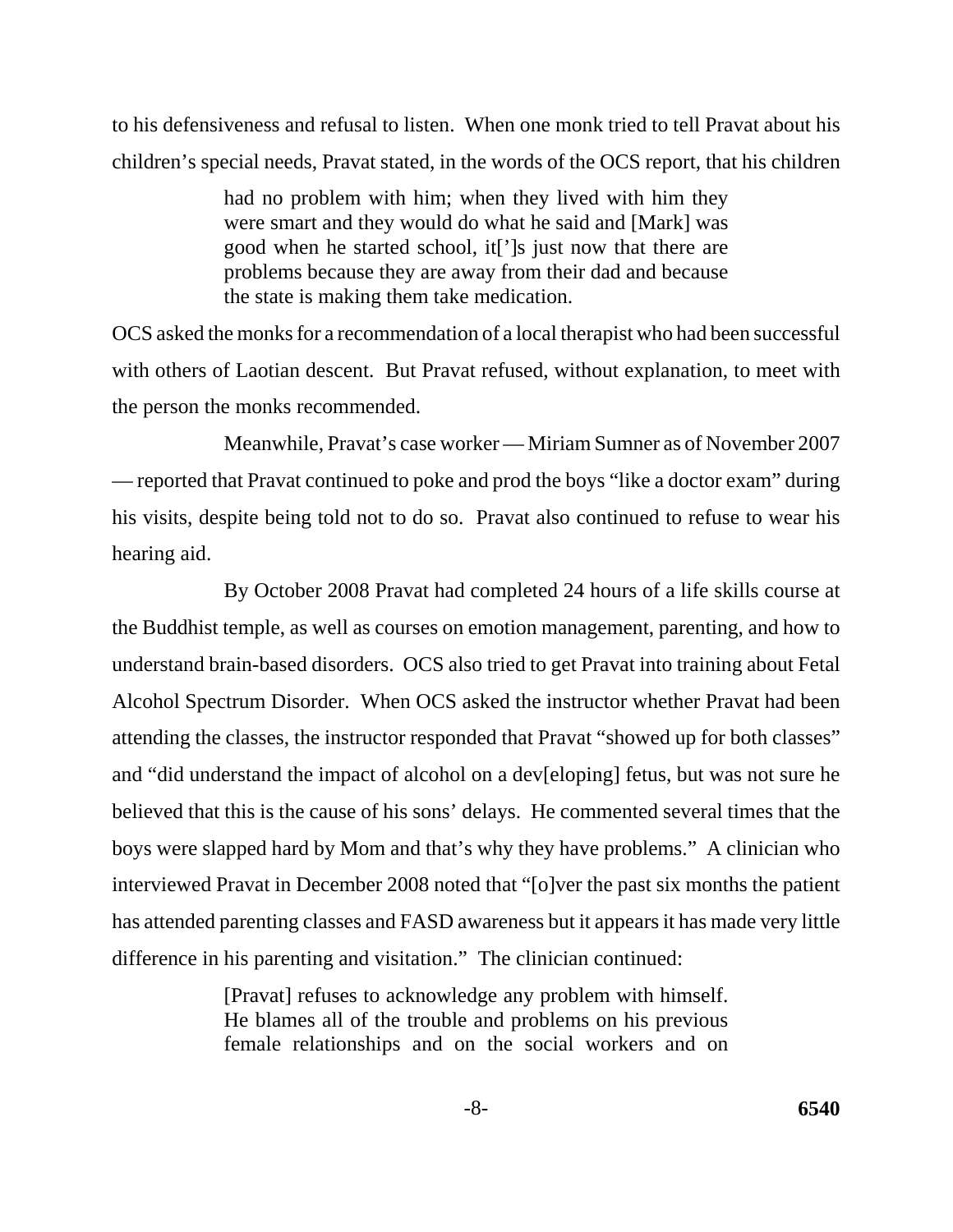miscommunication. He would like to attend meetings with us and attend counseling in order to help him get his children back. He says he wants to change and work hard to do so; however, [he] does not acknowledge in what ways he needs to change.

## **B. Proceedings**

On January 5, 2009, OCS filed its termination petition.

In preparation for the termination proceedings, Pravat's lawyer referred him to Dr. Nan Truitt for another psychological evaluation; she completed her report in April 2009. Dr. Truitt partially explained Pravat's minimization and denial of his children's disabilities as resulting from his minimal contact with his children and his difficulties communicating with them "[a]fter three years in a foster home that did not promote exposure to Lao culture, language, and Budd[h]ism spiritual training." Dr. Truitt recommended that "reunification continue to be the goal as it seems that the reunification plan was inadequate, delayed for various reasons, and the Federal Guidelines should be reconsidered in light of these delays."

In May 2009, Pravat filed a motion for continuance of the termination trial and renewed a request to transfer visits with his children to Cook Inlet Tribal Council. OCS offered various reasons for opposing transferring visits to Cook Inlet Tribal Council, including that the visitation supervisor there, Judd Bunag, was not trained in the "1-2-3 Magic" program,**<sup>3</sup>** a program recommended by the boys' therapists that was designed to manage the boys' behavior, and that it was not Bunag's job to oversee visits. The visits ultimately moved to Cook Inlet Tribal Council in July 2009. Bunag testified to improvements in Pravat's understanding of his children's needs after the transfer.

The Laotian-speaking visitation supervisor at OCS also displayed no knowledge of the 1-2-3 Magic program while testifying at trial. **3**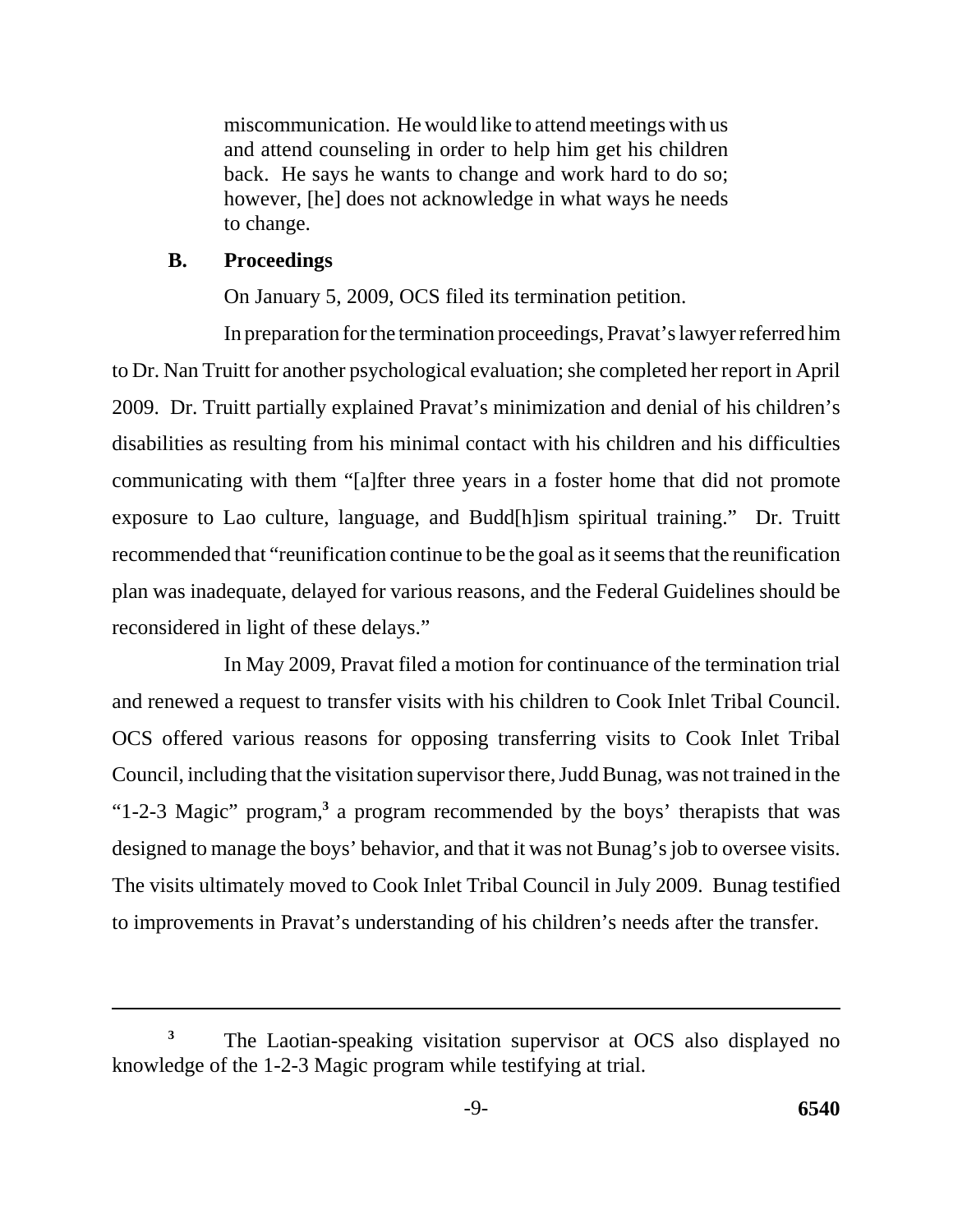OCS and Pravat's attorney referred Pravat to Dr. Alfred Collins for a final parenting evaluation, which he completed in the fall of 2009. Dr. Collins met with the family from August until November in various combinations. The boys by this time were eight, seven, and three, and had been out of Pravat's custody for over three years. Dr. Collins observed that Pravat

> denies the psychiatric and behavioral problems that professionals have identified in all three children, and blames their difficulties on the fact that they are in state's custody and have been put on medication. While he loves the children, he does not make significant efforts to improve his parenting of them.

Dr. Collins concluded that it may be "unrealistic to expect [Pravat] to achieve the skills needed to assume full parenting of his children." At trial, Dr. Collins testified that even with the most intensive services, it would take a minimum of two years before a successful, non-harmful reunification could conceivably occur.

The termination proceeding took place in January 2010 before Superior Court Judge Sharon Gleason. The court heard testimony from a variety of parties, including both foster parents, two of Pravat's three case managers, a number of visitation supervisors, the assistant guardian ad litem, the ICWA specialist for the Anchorage region of OCS, Dr. Rose, Dr. Truitt, Dr. Collins, Pravat's friends, the police officers who responded to the June 2006 call, a Buddhist monk, Pravat's coordinator in his fathering courses, and mental health clinicians. At the conclusion of the trial, the superior court found that the State had satisfied the requirements for the termination of parental rights under ICWA and the Child in Need of Aid (CINA) statutes and rules.

Pravat appeals.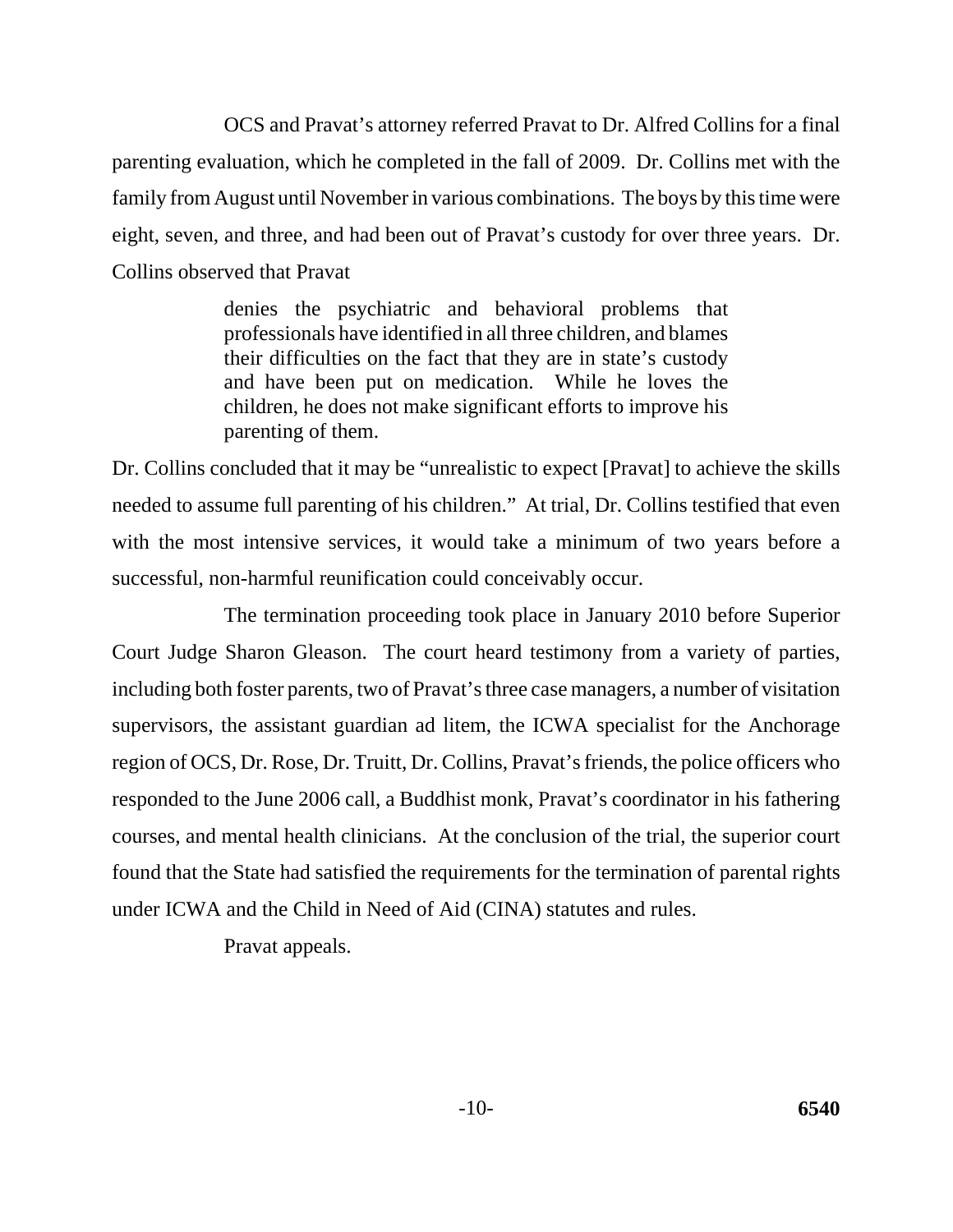### **III. STANDARD OF REVIEW**

 efforts as required by ICWA is a mixed question of law and fact."**<sup>7</sup>** "We review a superior court's findings of fact for clear error."**<sup>4</sup>** "Findings of fact are clearly erroneous if a review of the entire record in the light most favorable to the prevailing party below leaves us with a definite and firm conviction that a mistake has been made."<sup>5</sup> "We review de novo whether a superior court's findings satisfy the requirements of the CINA and ICWA statutes and rules."**<sup>6</sup>** "Whether OCS made active

We also review for clear error the superior court's factual determinations as to whether the State met its evidentiary burden in showing that the children are in need of aid,**<sup>8</sup>** that the parent has not remedied his conduct or the conditions that placed the

**<sup>5</sup>***Id.* at 209-10 (quoting *Brynna B.*, 88 P.3d at 529) (internal quotation marks omitted).

**<sup>6</sup>***Id.* at 210 (citing *Carl N. v. State, Dep't of Health & Soc. Servs., Div. of Family & Youth Servs.*, 102 P.3d 932, 935 (Alaska 2004)).

**<sup>7</sup>***Id*. (quoting *Sandy B. v. State, Dep't of Health & Soc. Servs., Office of Children's Servs.*, 216 P.3d 1180, 1186 (Alaska 2009)) (internal quotation marks omitted).

**<sup>8</sup>***T.B. v. State*, 922 P.2d 271, 273 (Alaska 1996).

**<sup>4</sup>***Dale H. v. State, Dep't of Health & Soc. Servs., Office of Children's Servs.*, 235 P.3d 203, 209 (Alaska 2010) (citing *Brynna B. v. State, Dep't of Health & Soc. Servs., Div. of Family & Youth Servs.*, 88 P.3d 527, 529 (Alaska 2004)).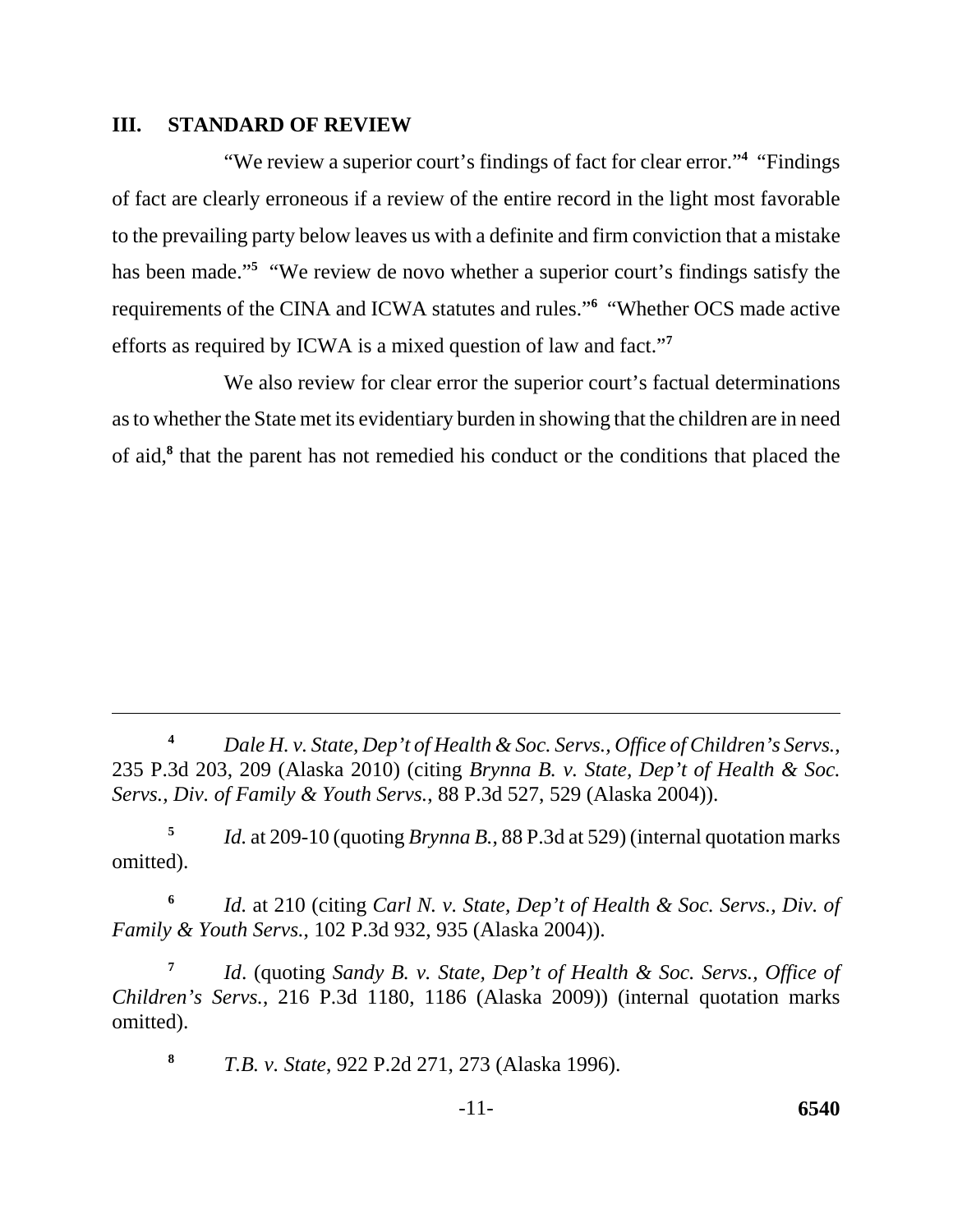children at substantial risk,<sup>9</sup> that returning the children to the parent would likely harm them,**<sup>10</sup>** and that termination of parental rights is in the children's best interest.**<sup>11</sup>**

## **IV. DISCUSSION**

Under ICWA and Alaska's CINA statutes and rules, OCS must prove five elements under various evidentiary standards before a court may terminate parental rights in a case involving an Indian child.**<sup>12</sup>** OCS must prove by clear and convincing evidence (1) that the child has been subject to conduct or conditions described in AS 47.10.011, such that the child is "in need of aid";**<sup>13</sup>** (2) that the parent has failed, within a reasonable time, to remedy the conduct or conditions in the home that placed the child at substantial risk of harm;**<sup>14</sup>** and (3) that active efforts have been made to provide remedial services and rehabilitative programs designed to prevent the breakup of the Indian family and that these efforts proved unsuccessful.**<sup>15</sup>** OCS must also prove, by evidence beyond a reasonable doubt, including the testimony of qualified expert witnesses, (4) that continued custody of the child by the parent is likely to result in serious emotional or

 $10$  *Id.* 

**<sup>11</sup>***Dashiell R. v. State, Dep't of Health & Soc. Servs., Office of Children's Servs.*, 222 P.3d 841, 850 (Alaska 2009) (citing *Frank E. v. State, Dep't of Health & Soc. Servs., Div. of Family & Youth Servs.*, 77 P.3d 715, 717 (Alaska 2003)).

**<sup>12</sup>***Dale H. v. State, Dep't of Health & Soc. Servs., Office of Children's Servs.*, 235 P.3d 203, 209 (Alaska 2010).

**<sup>13</sup>**AS 47.10.088(a)(1); CINA Rule 18(c)(1)(A).

**<sup>14</sup>**AS 47.10.088(a)(2)(B); CINA Rule 18(c)(1)(A)(ii).

**<sup>15</sup>**25 U.S.C. § 1912(d) (2002); CINA Rule 18(c)(2)(B).

**<sup>9</sup>***Barbara P. v. State, Dep't of Health & Soc. Servs., Office of Children's Servs.*, 234 P.3d 1245, 1253 (Alaska 2010).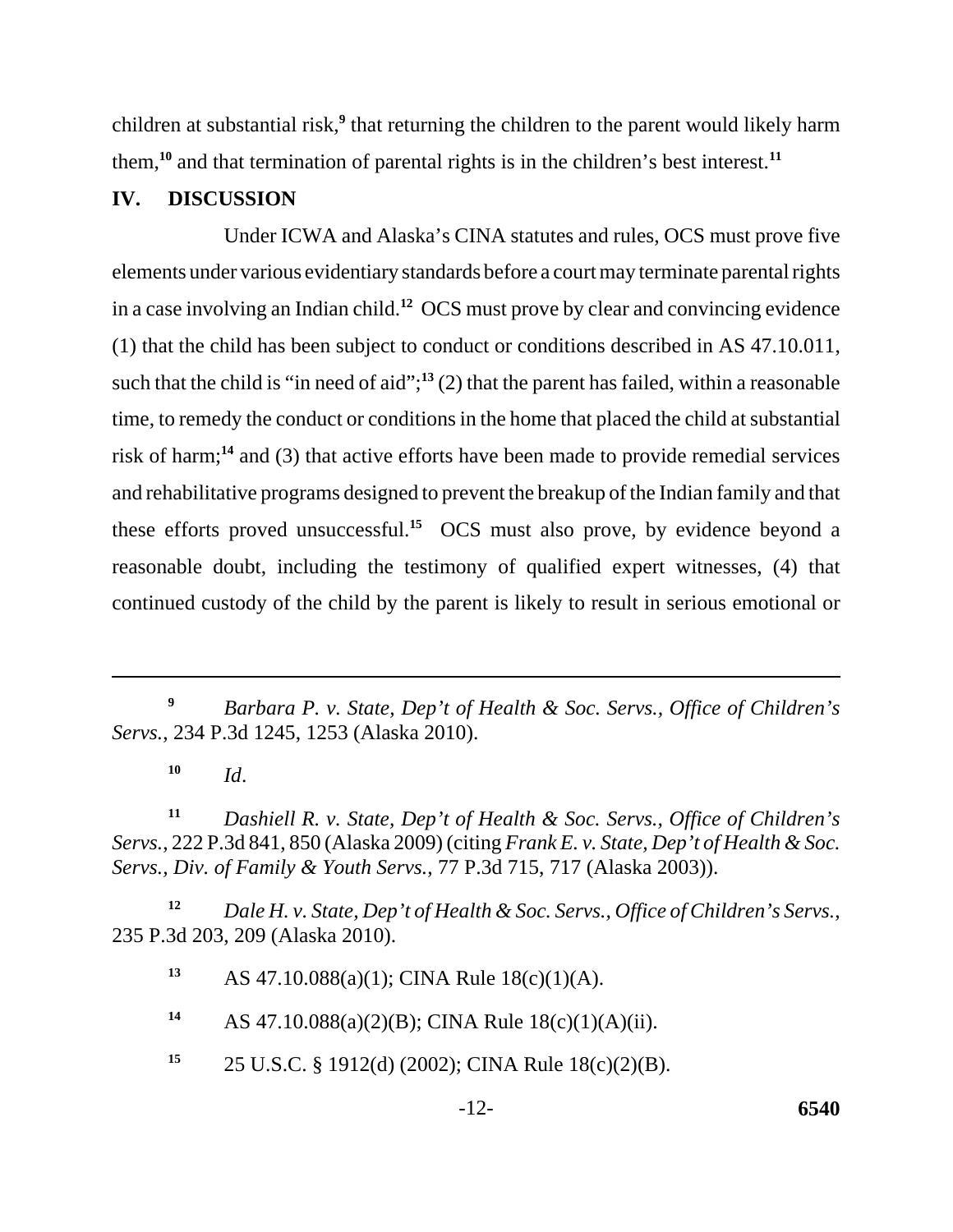physical damage to the child.**<sup>16</sup>** Finally, OCS must prove by a preponderance of the evidence (5) that termination of parental rights is in the best interests of the child.**<sup>17</sup>**

Pravat argues that the superior court erred in determining that OCS met its burden of proof under elements (2) through (5). He does not contest the superior court's determination that OCS satisfied element (1) by proving through clear and convincing evidence that the children were in need of aid.**<sup>18</sup>** Because Pravat's central argument is against element (3), the active efforts requirement, we begin there.

# **A. The Superior Court Did Not Err In Finding That OCS Made Active Efforts To Prevent The Breakup Of The Family.**

Before the parental rights to an Indian child may be terminated, ICWA requires the State to prove by clear and convincing evidence that it made "active efforts . . . to provide remedial services and rehabilitative programs designed to prevent the breakup of the Indian family and that these efforts have proved unsuccessful."**<sup>19</sup>** "We have held that no pat formula exists for distinguishing between active and passive efforts and have adopted a case-by-case approach for the active efforts analysis."**<sup>20</sup>** But we have drawn upon the following models of active and passive efforts:

**<sup>16</sup>**25 U.S.C. § 1912(f); CINA Rule 18(c)(4).

<sup>17</sup> CINA Rule 18(c)(3); AS 47.10.088(c).

<sup>18</sup> Although Pravat lists this argument in his formal points of appeal, he does not mention it in his summary of issues presented and he fails to brief it. Therefore, it is waived. *Hymes v. DeRamus*, 222 P.3d 874, 887 (Alaska 2010) ("[I]ssues not argued in opening appellate briefs are waived.").

**<sup>19</sup>**25 U.S.C. § 1912(d).

**<sup>20</sup>***Dale H. v. State, Dep't of Health & Soc. Servs., Office of Children's Servs.*, 235 P.3d 203, 213 (Alaska 2010) (citing *A.A. v. State, Dep't of Health & Soc. Servs., Div. of Family & Youth Servs.*, 982 P.2d 256, 261 (Alaska 1999)) (internal quotation marks omitted).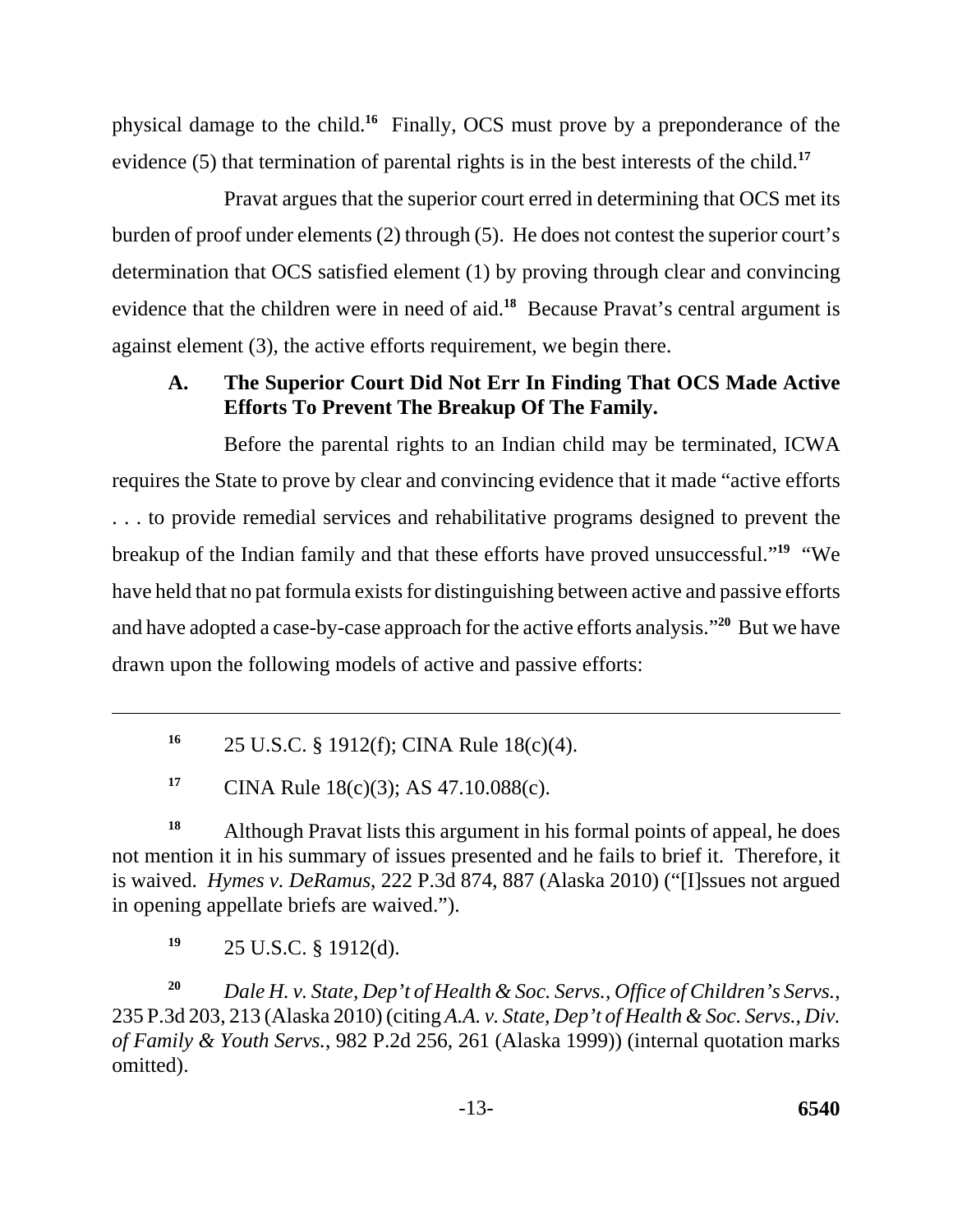Passive efforts are where a plan is drawn up and the client must develop his or her own resources towards bringing it to fruition. In contrast, [a]ctive efforts [are] where the state caseworker takes the client through the steps of the plan rather than requiring that the plan be performed on its own. For instance, rather than requiring that a client find a job, acquire new housing, and terminate a relationship with what is perceived to be a boyfriend who is a bad influence, the Indian Child Welfare Act would require that the caseworker help the client develop job and parenting skills necessary to retain custody of her child.[**21**]

The court should look to OCS's "involvement in its entirety," and may consider a parent's demonstrated unwillingness to participate in treatment as a factor in determining whether OCS met its active efforts burden.**<sup>22</sup>**

The superior court held that OCS made "active and reasonable efforts to provide remedial services and rehabilitative programs designed to prevent the breakup of [Pravat]'s family, but those efforts proved unsuccessful." The court found that OCS's efforts included: (1) attempting to obtain a hearing aid for Pravat from the Division of Vocational Rehabilitation following his release from jail; (2) arranging for visitation at the Eklutna Center, which could provide parenting assistance and coaching to Pravat, all of which failed; (3) attempting to locate therapeutic services for Pravat, which were rejected by him; (4) contacting the Buddhist temple and arranging for a visit with an interpreter and Pravat; (5) having a Laotian-speaking supervisor oversee visits; (6)

**<sup>21</sup>***Id.* (quoting *A.A.*, 982 P.2d at 261(quoting CRAIG J. DORSAY, THE INDIAN CHILD WELFARE ACT AND LAWS AFFECTING INDIAN JUVENILES MANUAL 157-58  $(1984))$ .

**<sup>22</sup>***Id.* (citing *Maisy W. v. State, Dep't of Health & Soc. Servs., Office of Children's Servs.*, 175 P.3d 1263, 1268 (Alaska 2008)) (internal quotation marks omitted).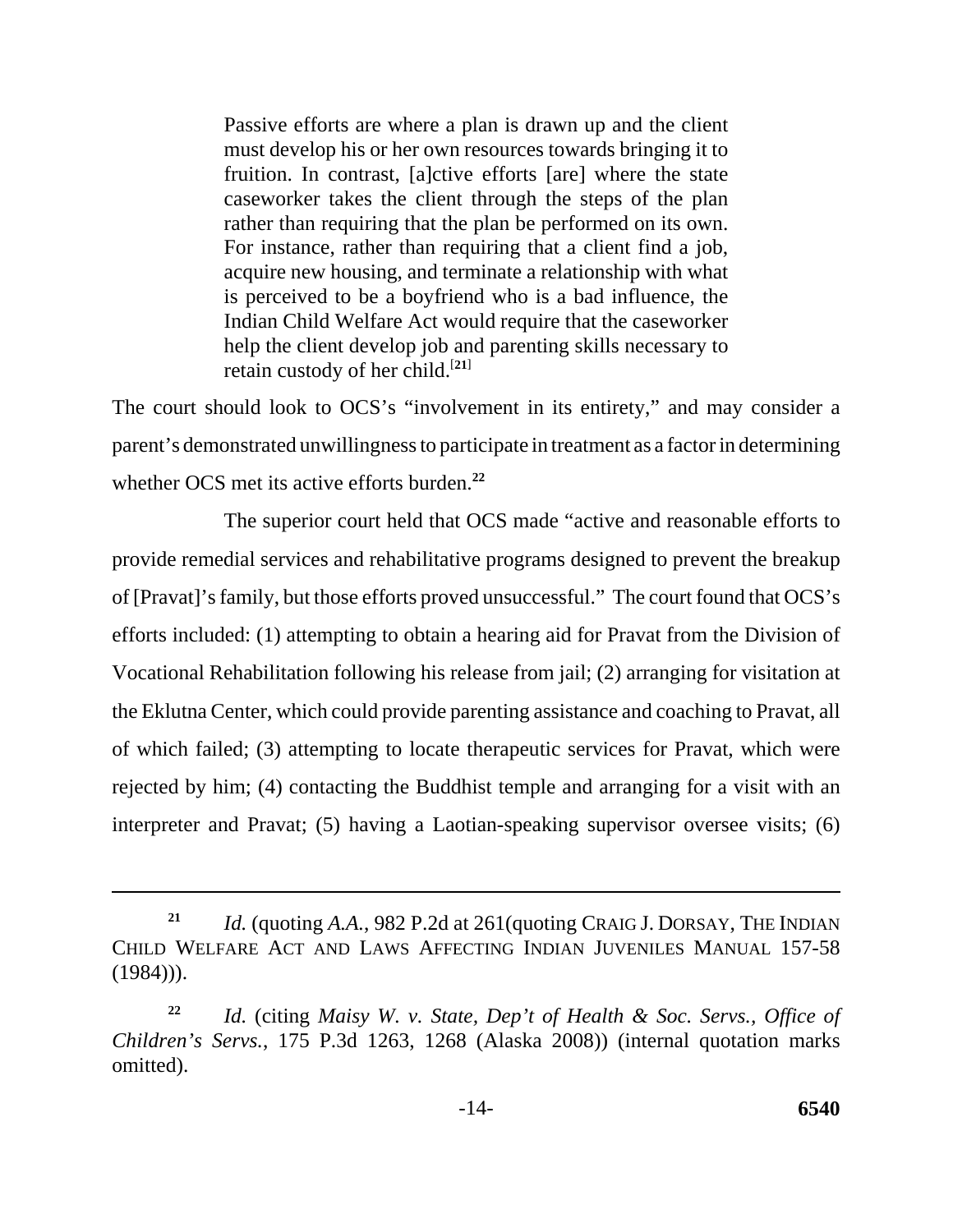requiring Pravat to use his hearing aid while visiting with his children; (7) encouraging Pravat's enrollment in and completion of an emotion management class at Cook Inlet Tribal Council, which was completed by Pravat but not applied by him to his children; (8) encouraging Pravat's enrollment in and completion of a class for parents of children with Fetal Alcohol Spectrum Disorder, which was completed but not applied by Pravat to his children; (9) arranging counseling for Pravat to apply the concepts from those classes to his children, which proved unsuccessful; (10) providing interpreters; (11) providing evaluations by Dr. Rose and Dr. Collins; and (12) attempting to enhance reunification by keeping the boys together in foster care, as Pravat requested.

In addition to the actions taken by OCS, the court looked at Pravat's cooperation as a factor in its active efforts analysis. The court found that while Pravat did attend the classes asked of him, he "appeared to be going through the motions rather than truly engaging." The court found that throughout these programs, Pravat "repeatedly indicated that he did not need help and did not always wear his hearing aid." Accordingly, because he was not fully cooperative, the court noted that "[h]is motivation affected the level of efforts that would otherwise be required."**<sup>23</sup>**

Pravat argues that OCS undermined his chances at reunification by, among other things, failing to provide cultural continuity to his sons and failing to provide parent modeling.**<sup>24</sup>** It is true that OCS's efforts were not perfect, as the superior court

**<sup>23</sup>***See Ben M. v. State, Dep't of Health & Soc. Servs., Office of Children's Servs.*, 204 P.3d 1013, 1021 (Alaska 2009) ("Where services have been provided and a parent has demonstrated a lack of willingness to participate or take any steps to improve, this court has excused minor failures by the state and rejected arguments that the state could possibly have done more.").

Pravat also objects in his reply brief that OCS's active efforts evidence is primarily based on the notes of a deceased social worker whom Pravat had no (continued...) **24**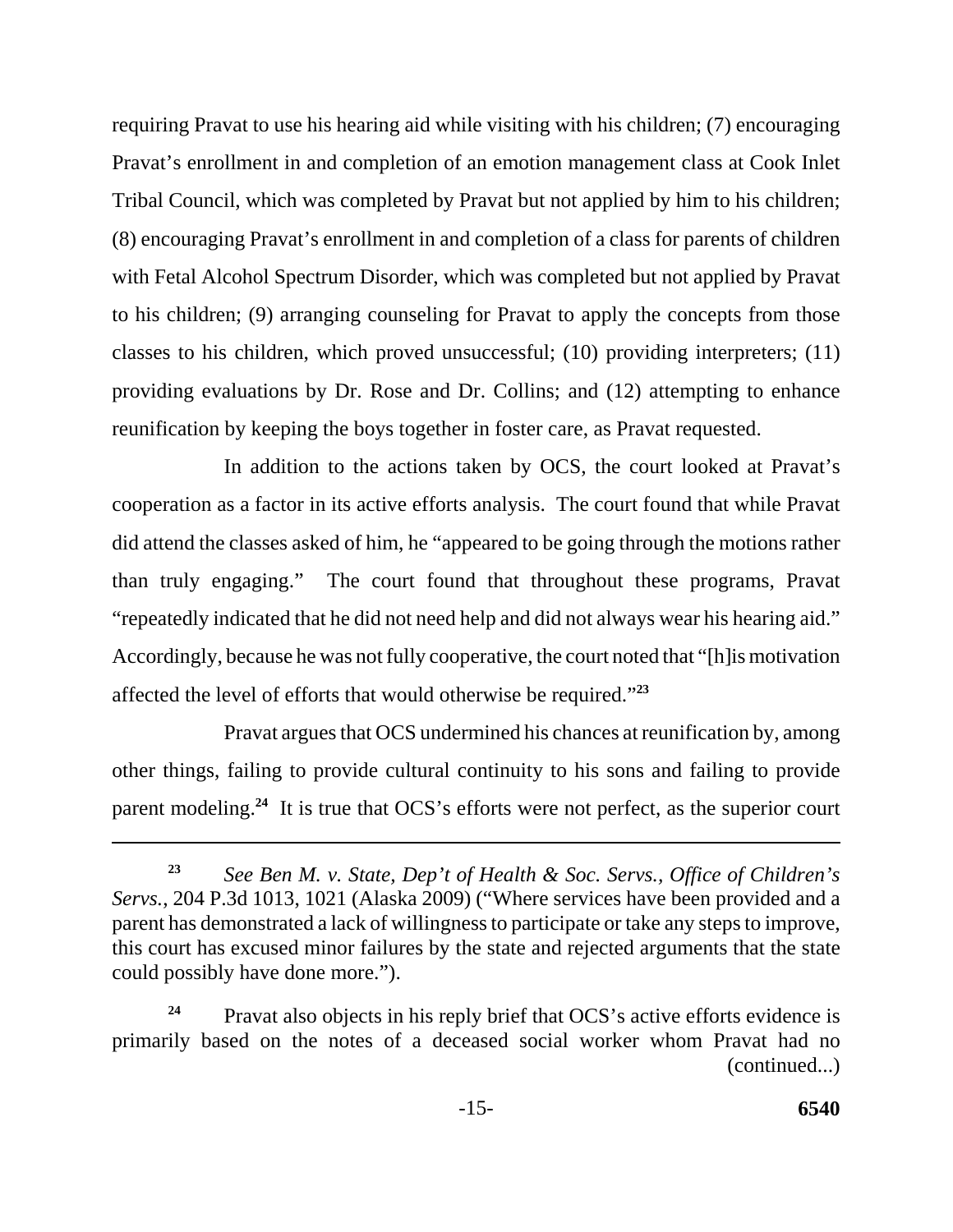also recognized. There were delays. OCS reasonably decided to put off Pravat's participation in parenting, anger management, and Fetal Alcohol Spectrum Disorder classes until after he completed a psychological assessment. But the assessment, which had been proposed in June 2007, did not take place until March 2008. In November 2008 Pravat submitted to OCS a joint proposal with the guardian ad litem's office in favor of transferring visits from OCS to Cook Inlet Tribal Council, to be supervised by Pravat's counselor at Cook Inlet Tribal Council. Without a wholly persuasive justification, OCS refused to transfer the visits to Cook Inlet Tribal Council until July 2009.

 drawn up and the parent was left to his own devices in carrying it out.**<sup>26</sup>** But the active efforts requirement does not require perfection. Our concern is not with whether the State's efforts were ideal, but with whether they crossed the threshold between passive and active efforts.**<sup>25</sup>** In the present case, the multiple actions taken by OCS and summarized by the superior court, viewed as a whole, decisively crossed the threshold into active efforts. This is certainly not a case in which a plan was

**<sup>24</sup>**(...continued)

opportunity to cross-examine. But Pravat did not appeal the superior court's reliance on the social worker's notes in his initial brief. A reply brief "may raise no contentions not previously raised in either the appellant's or the appellee's briefs." *Crittell v. Bingo*, 83 P.3d 532, 536 n.19 (Alaska 2004) (quoting Alaska R. App. P. 212(c)(3)).

**<sup>25</sup>***See Dale H.*, 235 P.3d at 213 (describing our task as "distinguishing between active and passive efforts") (internal quotation marks omitted).

**<sup>26</sup>***See supra* note 21 and accompanying text.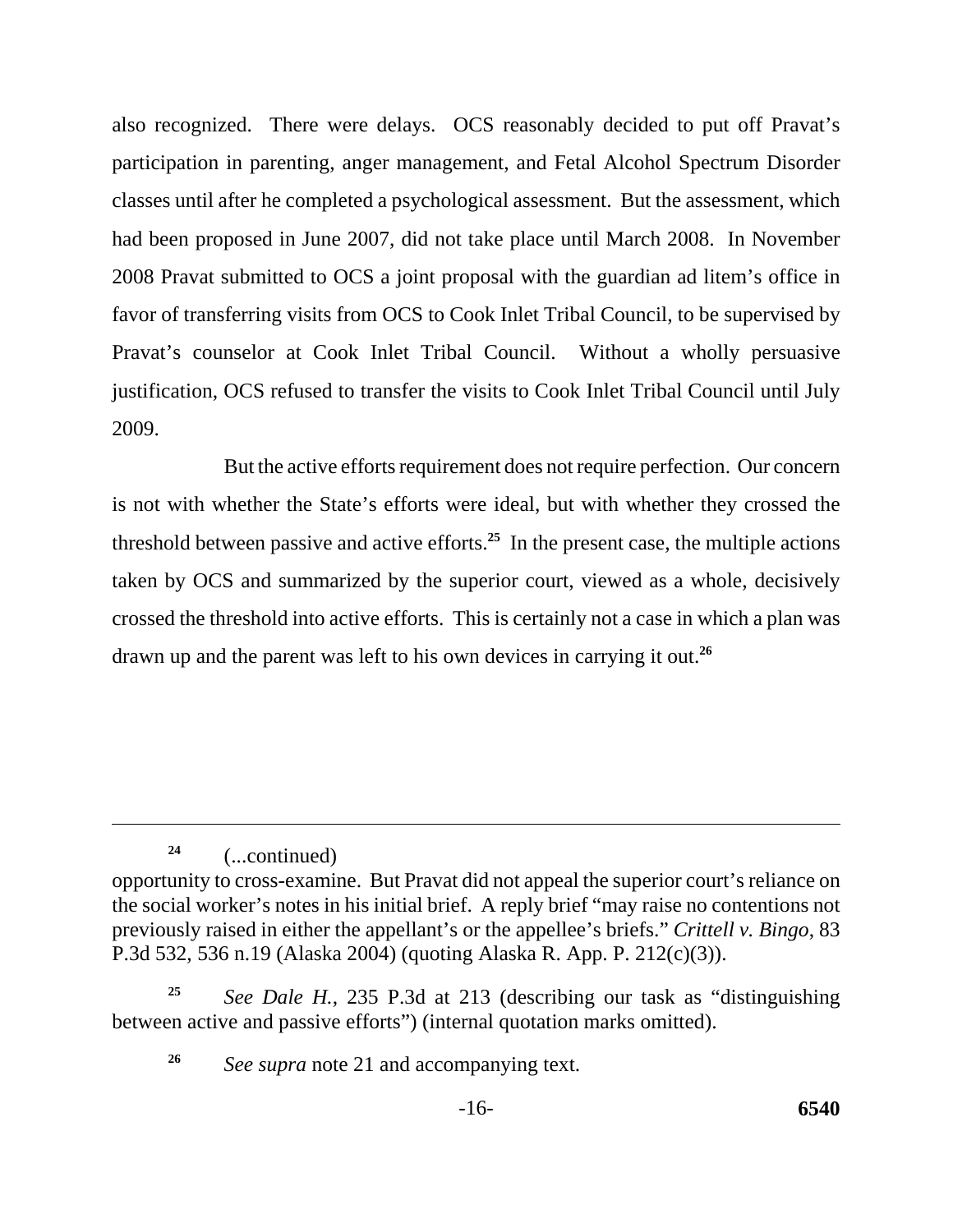It is also worth emphasizing that a parent's lack of cooperation may excuse minor faults in OCS's efforts.**<sup>27</sup>** Pravat has repeatedly displayed a lack of cooperation. He failed to appear at so many visits at the Eklutna Center that the organization referred those visits back to OCS. He rejected the local therapist proposed by the Buddhist monks. Above all, from his first evaluation in the spring of 2008 to his final evaluation in the fall of 2009, he has repeatedly refused to acknowledge that his actions contributed to the problems faced by his sons, and he has even refused on multiple occasions to acknowledge the boys' disabilities. Given the evident futility of the many steps OCS did take, it is not persuasive to suggest that the additional steps proposed by Pravat in his brief on appeal would have led to a successful reunification.

The superior court's summary of the State's efforts is adequately supported by the record. In light of these efforts, as well as Pravat's lack of cooperation, we affirm the superior court's conclusion that the State met its active efforts requirement.

## **B. The Superior Court Did Not Err In Finding That Pravat Had Not Remedied His Conduct.**

Before a court may terminate parental rights, it must find by clear and convincing evidence that the parent "has failed, within a reasonable time, to remedy the conduct or conditions in the home that place the child in substantial risk so that returning the child to the parent would place the child at substantial risk of physical or mental injury."**<sup>28</sup>** In making this determination, "the court may consider any fact relating to the best interests of the child."**<sup>29</sup>** Relevant factors include, but are not limited to: (1) the likelihood of returning the child to the parent within a reasonable time based on the

**<sup>29</sup>**AS 47.10.088(b).

**<sup>27</sup>***See supra* note 23.

**<sup>28</sup>** AS 47.10.088(a)(2)(B).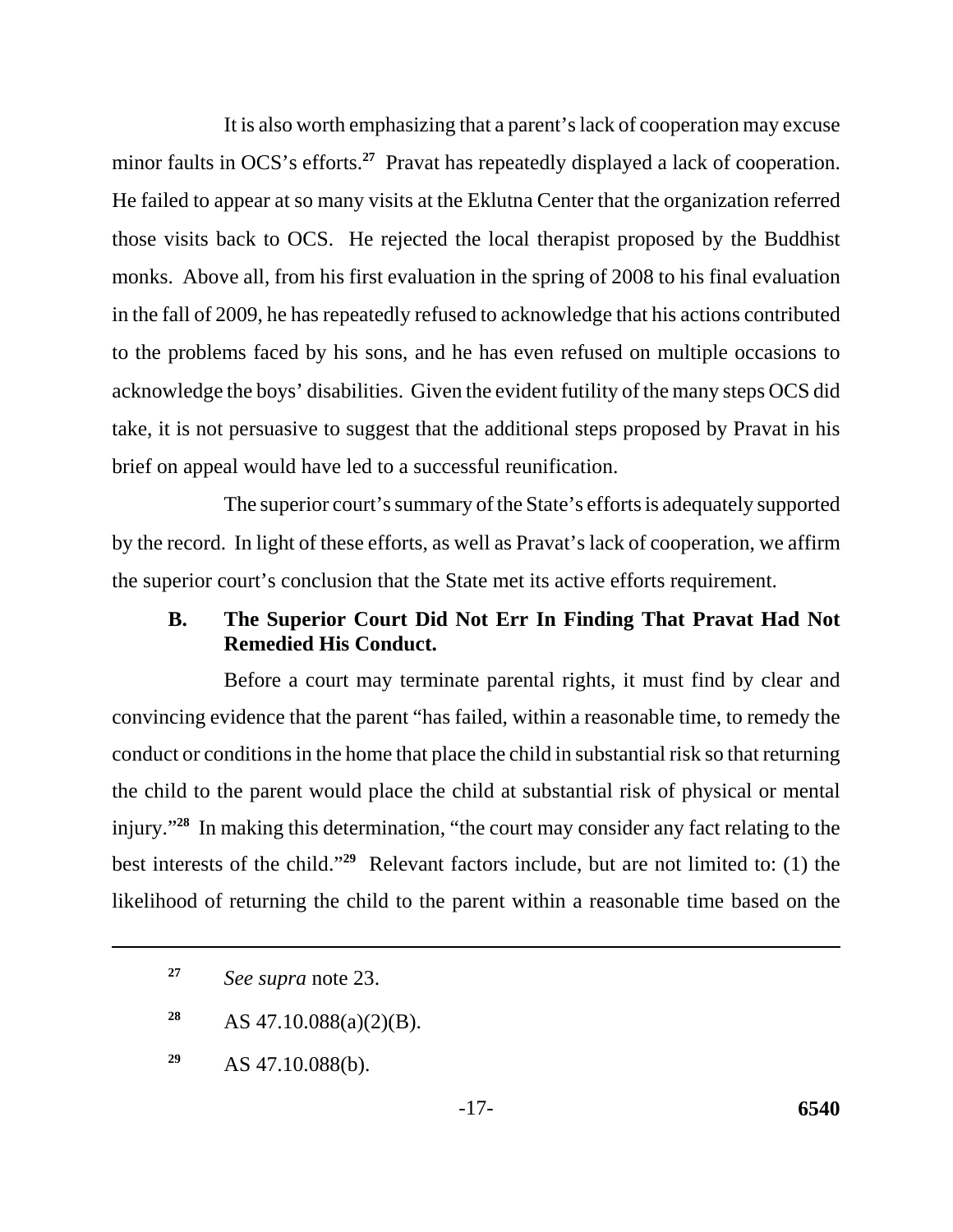child's age or needs; (2) the amount of effort by the parent to remedy the conduct or the conditions in the home; (3) the harm caused to the child; (4) the likelihood that the harm will continue; and (5) the history of conduct or conditions created by the parent.<sup>30</sup> We recently clarified that "whether the parent has remedied the conduct or conditions . . . that place the child at substantial risk . . . [is a] factual determination[] best made by a superior court after hearing witnesses and reviewing evidence, not [a] legal determination[] to which an appellate court should apply its independent judgment."**<sup>31</sup>** Therefore, we review for clear error the superior court's determination that Pravat failed to remedy his harmful conduct such that giving him physical custody would place the children in substantial risk of physical or mental injury.**<sup>32</sup>**

The court found that even though Pravat completed the necessary steps on his case plan, "he does not realize today that the children's exposure to him tying up [Stella] in their presence for 15 minutes was harmful to the children." Because Pravat failed to recognize the impact of domestic violence on the children, the court found there to be a substantial risk that the children would be exposed once again to domestic violence if returned to Pravat's home.

The court further found that Pravat continued to maintain that all was well in his home before the children were taken into foster care. As the court stated, Pravat's "unwillingness or inability to realize that he was a less than model parent, [and] that the children were subjected to neglect in his care, indicates that the condition of neglect would not be remedied if the children were returned home." The court found that all of

**<sup>30</sup>**AS 47.10.088(b)(1)-(5).

**<sup>31</sup>***Barbara P. v. State, Dep't of Health & Soc. Servs., Office of Children's Servs.*, 234 P.3d 1245, 1253 (Alaska 2010) (citation and internal quotation marks omitted).

**<sup>32</sup>***Id.*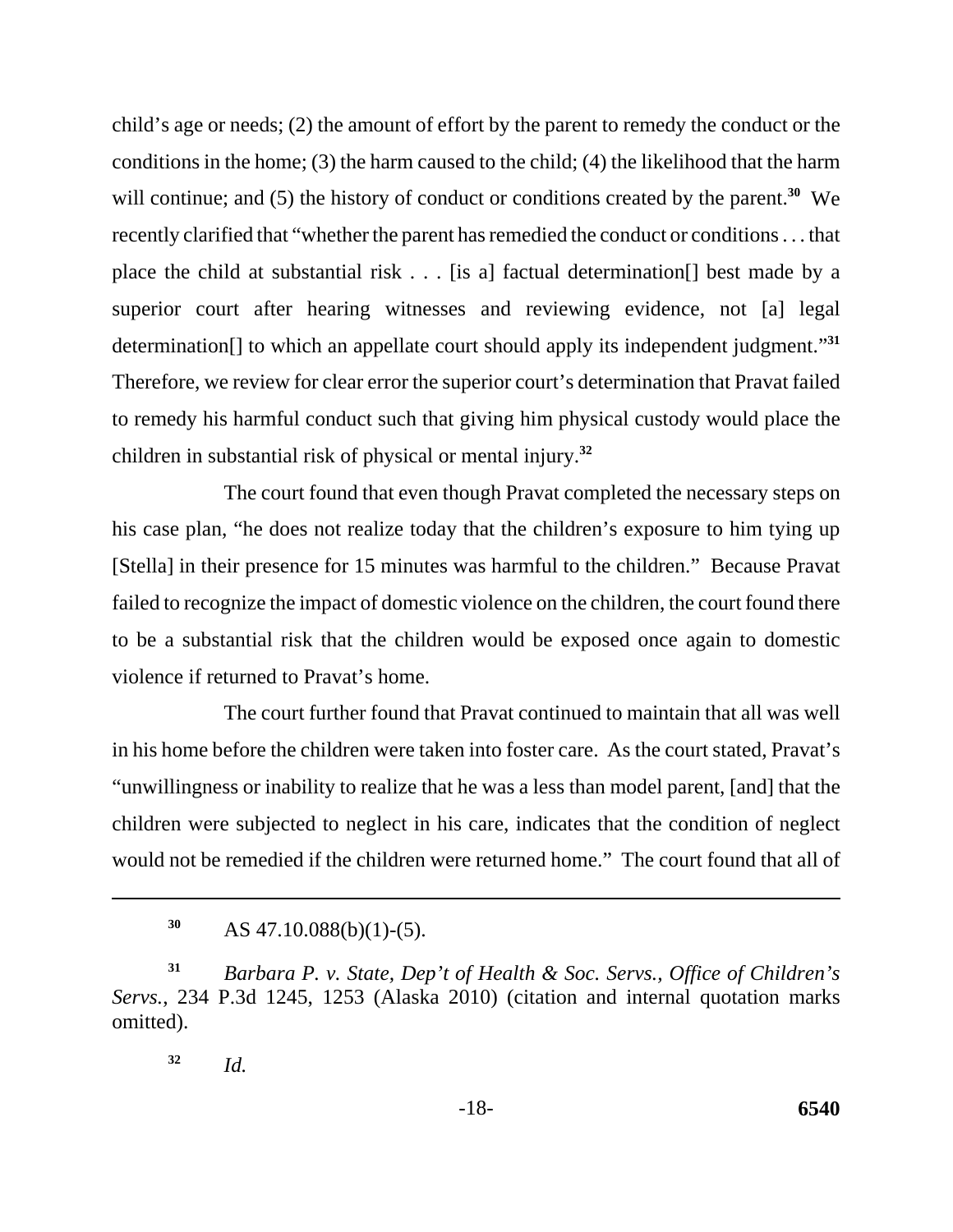the experts agreed that the children could not be placed back in Pravat's home at the time of trial.

The record adequately supports the superior court's findings. For example, in his own testimony at trial, Pravat still could not explain why it was wrong to bind Stella with belts in front of the boys:

> Q: . . . [D]id you do anything wrong on June the 20th, 2006[?] A: Yes. Because I tied [Stella] up. And yes, I'm wrong. Q: And why was that wrong? A: I don't know. The police are saying I'm wrong because I tied her up. Q: Do you think you're wrong? A: Yeah, I accept that I'm wrong, because I tied her up. Q: What was wrong about it? A: It's wrong because I tied her. Q: Why is that wrong? A: I don't know, because I don't really know the laws.

Later, when asked again why it was wrong to tie somebody up, Pravat responded: "I don't know. The police said it's wrong, so I went to court. They said I was wrong and I had to pay money." Pravat repeated in his testimony that he was the victim of Stella's lies and that he lost his children and belongings because of her lies.

In addition, Dr. Rose testified that Pravat failed "to look at his own behavior and the role that it played in problems in relationships and the difficulties that he had with OCS," and that without Pravat "showing progress in his ability to take responsibility, as well as improv[ing] his parenting practices and hav[ing] a much clearer understanding of what . . . the children's problems are," Dr. Rose would be concerned about the children's emotional and physical safety.

We have previously held that similar failures to accept or understand a child's disabilities constitutes a failure to remedy, even if the parent undertakes steps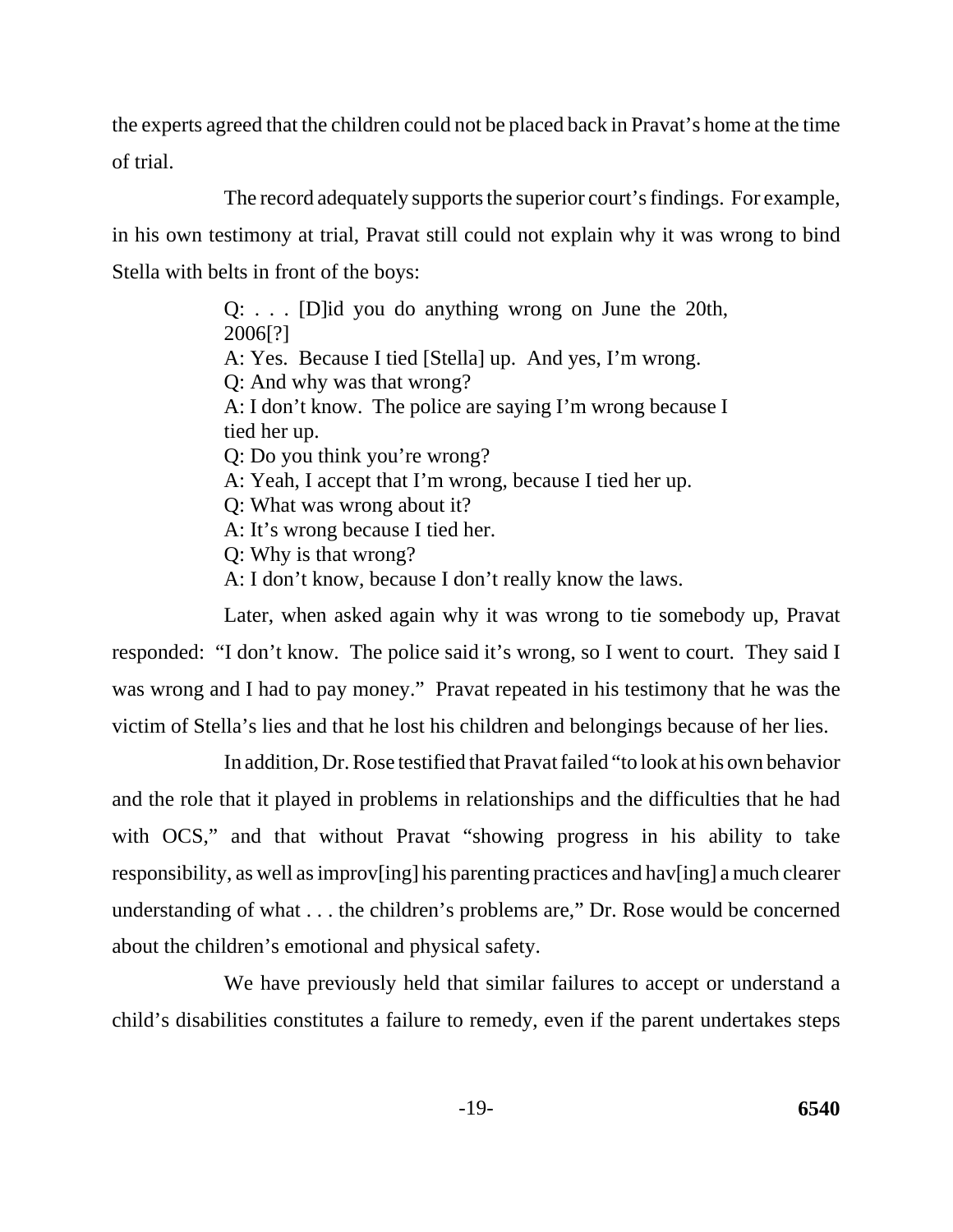recommended by OCS to try to learn about the problems.**<sup>33</sup>** Even completing a case plan does not guarantee a finding that the parent has remedied his or her conduct.**<sup>34</sup>** The superior court did not clearly err in concluding that Pravat continues to minimize his children's disabilities, does not recognize the neglect that existed before the children were put into foster care, and does not accept responsibility for his past actions, and thus that Pravat failed to remedy his harmful conduct.

# **C. The Superior Court Did Not Err In Finding That Returning The Children To Pravat Would Likely Result In Serious Emotional Or Physical Injury.**

To terminate parental rights, the court must find based on "evidence beyond a reasonable doubt that returning the child to the parent is likely to result in serious physical or emotional damage to the child."**<sup>35</sup>** This finding must be supported by expert testimony.**<sup>36</sup>** "Proof that a parent's custody is likely to cause a child serious harm requires proof that (1) the parent's conduct is likely to harm the child and (2) the parent's conduct is unlikely to change."**<sup>37</sup>**

**<sup>35</sup>***Ben M. v. State, Dep't of Health & Soc. Servs., Office of Children's Servs.*, 204 P.3d 1013, 1019-20 (Alaska 2009) (citation omitted).

**<sup>36</sup>***Id*. at 1020 (citing *L.G. v. State, Dep't of Health & Soc. Servs.*, 14 P.3d 946, 950 (Alaska 2000)).

**<sup>37</sup>***Id.* (citing *L.G.*, 14 P.3d at 950).

**<sup>33</sup>***See id.* at 1260; *Sherry R. v. State, Dep't of Health & Soc. Servs., Div. of Family & Youth Servs.*, 74 P.3d 896, 903 (Alaska 2003).

**<sup>34</sup>***See Barbara P.*, 234 P.3d at 1260 (Alaska 2010) (citing *V.S.B. v. State, Dep't of Health & Soc. Servs.*, *Div. of Family & Youth Servs.*, 45 P.3d 1198, 1208 (Alaska 2002) ("Compliance with treatment plans does not guarantee that parental rights will not be terminated because it cannot guarantee that adequate parenting skills will be acquired from the treatment regimen.")).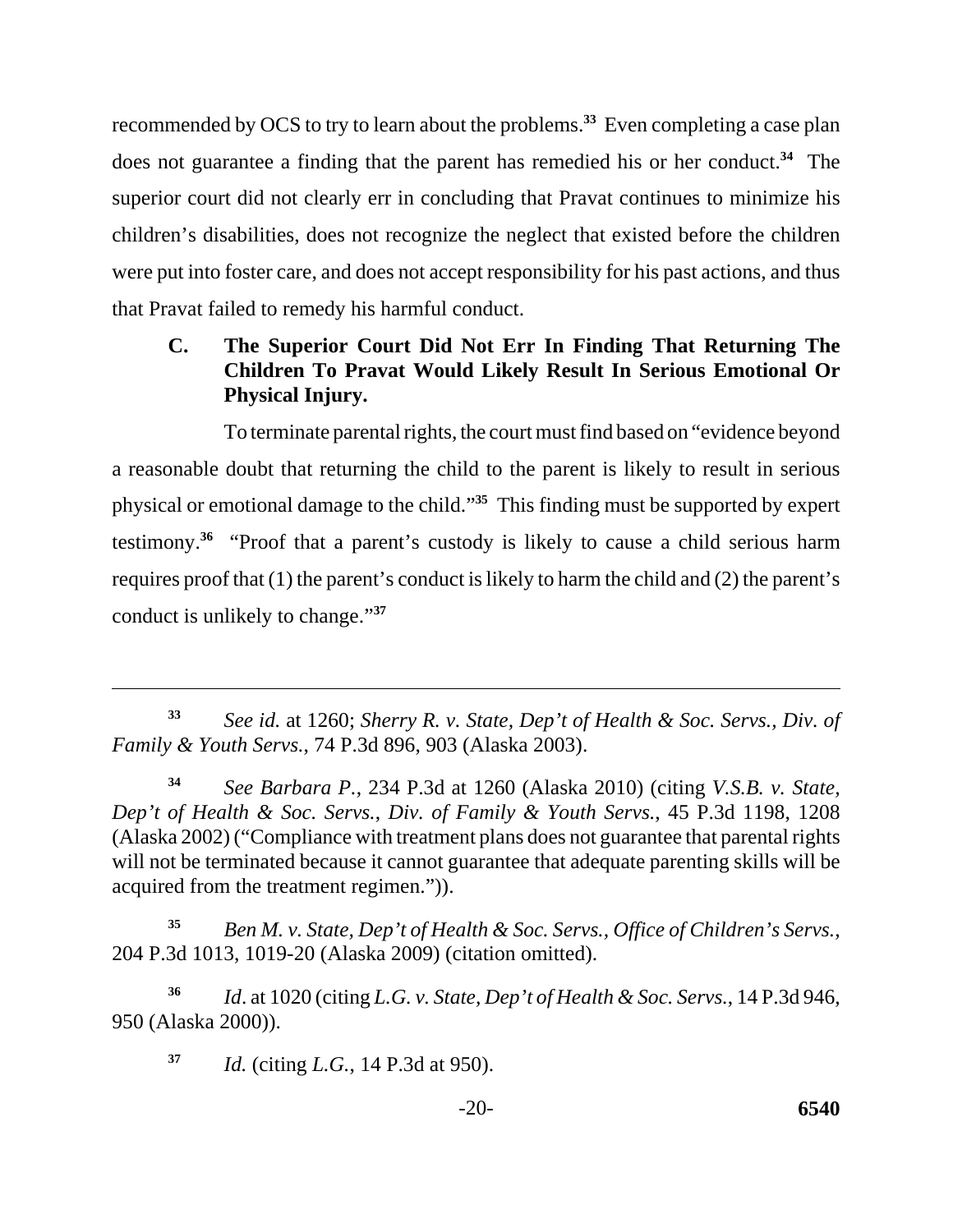The court found beyond a reasonable doubt — based on the expert testimony of Dr. Rose, Dr. Collins, and Dr. Truitt, in combination with other evidence — that returning the children to Pravat was likely to cause them serious emotional and physical damage. All three, and especially Dr. Rose and Dr. Collins, expressed doubts about Pravat's ability to reunite with his children in a safe manner. Pravat argues that the superior court placed too much weight on Dr. Rose's testimony. But we defer to a superior court's credibility determinations, particularly when they are based on oral testimony.**<sup>38</sup>**

Because the record adequately supports the superior court's findings, we hold the court did not err in concluding that Pravat's custody over the children would likely result in serious damage to them, and that his conduct is unlikely to change.

# **D. The Superior Court Did Not Err In Finding That Terminating Pravat's Parental Rights Was In The Best Interests Of The Children.**

Under AS 47.10.088 $(c)$  and CINA Rule 18 $(c)(3)$ , the superior court must consider the best interests of the child in deciding whether to terminate parental rights. The court can consider any factor of relevance to the child's best interests, including the child's need for permanency and stability.**<sup>39</sup>** In this analysis, it is the best interests of the child, not the parent, that are paramount.**<sup>40</sup>**

**<sup>38</sup>***Alyssa B. v. State, Dep't of Health & Soc. Servs.*, *Div. of Family & Youth Servs.*, 165 P.3d 605, 617 (Alaska 2007) (citing *Martin v. Coastal Vills. Region Fund*, 156 P.3d 1121, 1129 (Alaska 2007)).

**<sup>39</sup>***See Carl N. v. State, Dep't of Health & Soc. Servs., Div. of Family & Youth Servs.*, 102 P.3d 932, 936-37 (Alaska 2004).

**<sup>40</sup>***Tessa M. v. State, Dep't of Health & Soc. Servs., Office of Children's Servs.*, 182 P.3d 1110, 1116 (Alaska 2008) (citation omitted).